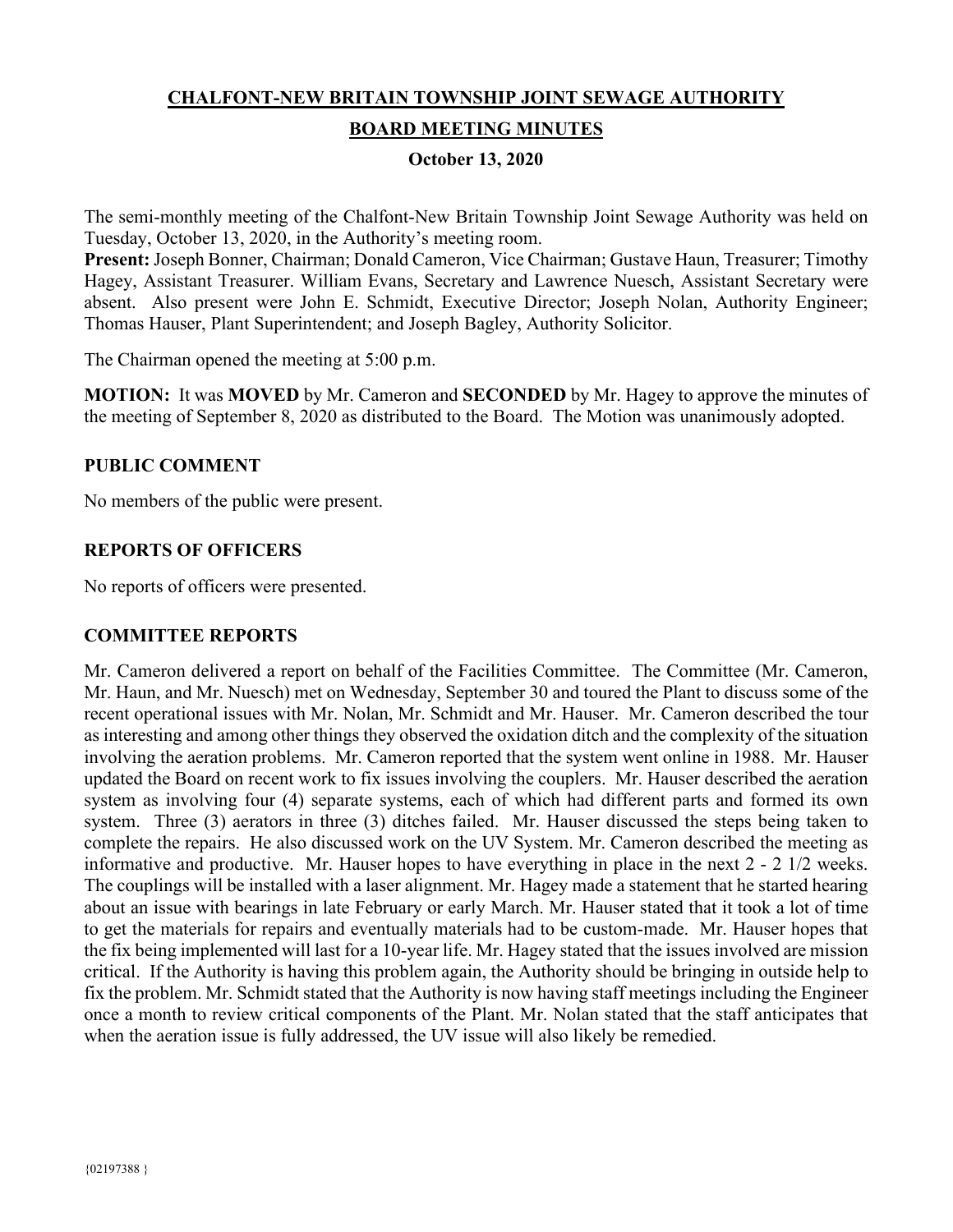# **EXECUTIVE DIRECTOR'S REPORT – John Schmidt**

Mr. Schmidt reported that the work truck ordered some time ago has been shipped to the truck body company in Chalfont.

Mr. Schmidt updated the Board on various residential developments.

Mill Ridge, with twelve (12) single family dwellings, is supposed to start putting sewer lines in this week. Mr. Schmidt is going to approach the Township about property owners wanting to connect to the new Mill Ridge lines. Mr. Schmidt reported that there are lateral stubs on Curly Hill Road as part of this Project.

The Lohin Project proposes seven (7) single family dwellings, with flow being pump to Hilltown Township. The agreement with the Hilltown Authority for sewage treatment has been signed. Other agreements and fees are still pending.

Chalfont Crossing, located at Bristol Road and Route 202, was close to being ready to start when the Project was sold to a different developer at the last minute. Chalfont Crossing involves sixty-one (61) townhouses. The new developer, Judd Builders, has established the professional services escrow. Other agreements and fees are still pending.

Schoolhouse Meadows, which involves twenty-two (22) townhouses, had sewers put in last winter.

Elaine's Lane also known as New Britain Meadows proposes four (4) homes which will require the use of grinder pumps. All agreements are in place and tapping fees paid. The project will be starting soon.

Mr. Schmidt also mentioned the new Wawa Project in which new sewers were put in.

Mr. Schmidt has notified the Borough that Mr. Nuesch's term is expiring at the end of the year.

Mr. Schmidt reported that he has received no questions from the Board regarding the distributed Auditor's report.

**MOTION:** It was **MOVED** by Mr. Cameron and **SECONDED** by Mr. Haun to approve the Auditor's Report from Bee Bergvall. The motion was unanimously adopted.

There was a discussion regarding holding the meeting on October 27, the second meeting of the month. The Chairman advised holding the second meeting of the month on October 27. Mr. Nolan's annual Engineer's report will be distributed and reviewed at that time.

Mr. Schmidt announced that the Keystone 65 Plan renewal had come in with no increase for the Authority.

In response to a question, Mr. Schmidt reported that the Authority is still short one (1) operations person.

# **SUPERINTENDENT'S REPORT – Thomas Hauser**

Mr. Hauser reported that Treatment Plant operations for the month experienced a couple of days of extreme flows during the August 3-4 time period.

Precipitation: 11.25 inches Average Daily Flow: 4.53 MGD Peak Day Flow: 13.47 MG

Mr. Hauser reported that the Plant received six (6") inches of rain on August 3-4 during a tropical storm and that for an extended period of time on August 4 over 20 million gallons per day of influent was received. Mr. Hauser reported that there were three (3) high samplings of total suspended solids during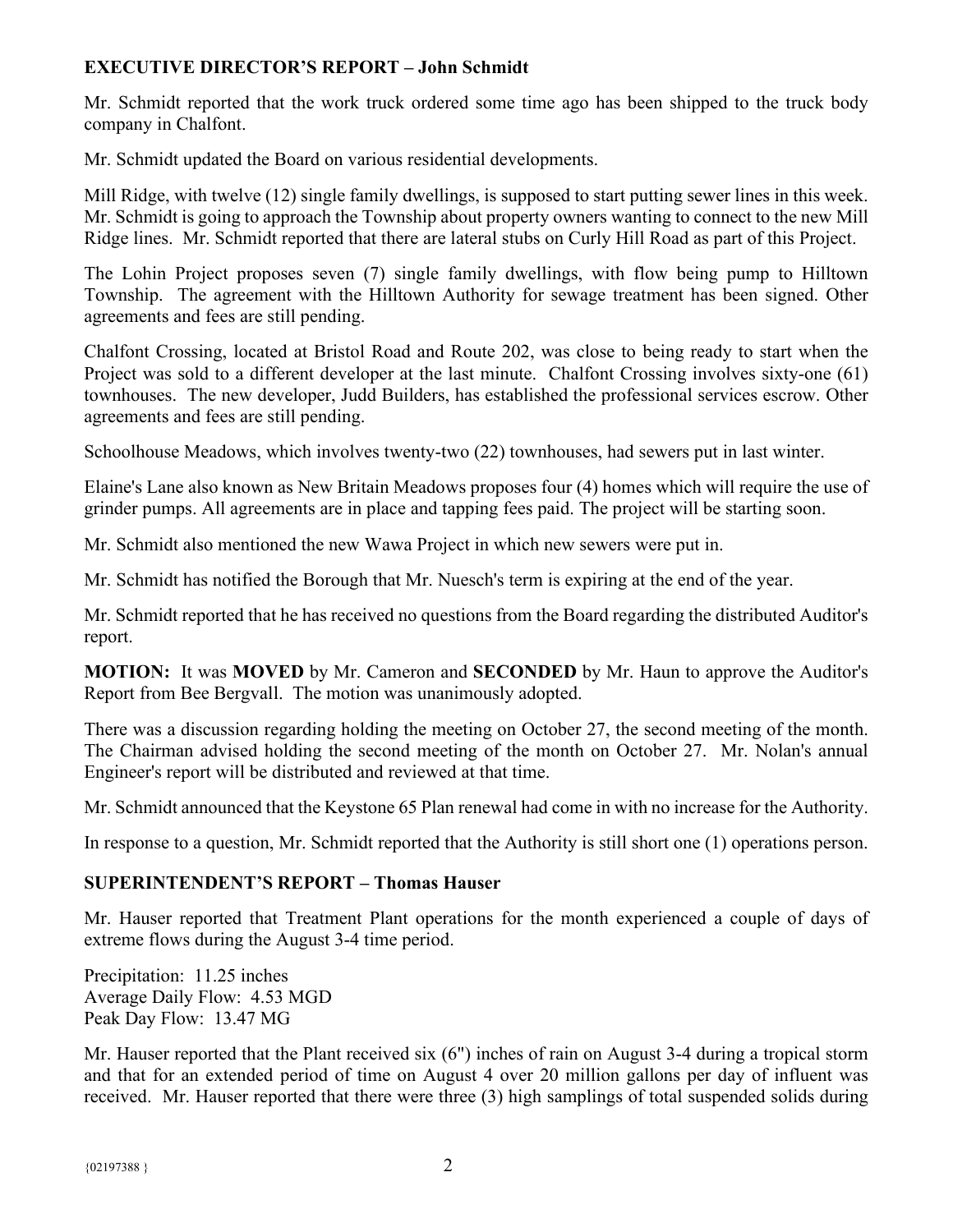the month causing the monthly average to be over the limit. Mr. Hauser stated that the rest of the numbers for the month speak for themselves.

Mr. Hauser reported that the materials for fixing the coupling issues have been ordered and the materials needed for the UV System have been received and installed.

Mr. Hauser further reported that the influent screen is out of service and the parts on the screen need replacement. Mr. Hauser stated that personnel are concentrating on the work on the aerators. They are continuing to work on the aerator repairs. The No. 1 aerator had a gearbox go bad, the Authority had an extra gearbox to use as a replacement but the base had to be reworked due to loose anchors. The gearbox that went bad is under warranty to the manufacturer.

The anoxic tank level flow meter went bad and had to be replaced. The meter is used for Plant flow control.

A technician was brought in to update firmware and remote PLCs for the SCADA system. At the same time, a technician was requested to set up a chart recorder to record biosolids temperatures for proof of compliance for purposes of an EPA report.

Mr. Hauser reported on dryer alarms which were minor.

On August 28, an overnight storm caused a power outage and knocked out the BCWSA influent meter.

In the collection system, routine pump maintenance was performed. Employees marked One- calls and read flow meters. Fleet maintenance was performed on all Plant vehicles. Personnel did storm sewer work for the Borough. Employees worked with Verizon to complete copper-to-fiber migration at Pump Station No. 6. A manhole was rehabilitated.

# **ENGINEER'S REPORT – Joseph Nolan, P.E.**

Mr. Nolan presented Requisition No. 214 for Capital Expenditures in the amount of \$0.

Mr. Nolan next presented Requisition No. 257 for Capital Improvements in the amount of \$11,538.20 representing engineering for the Biosolids Project and the Pump Station No.4 Project.

**MOTION:** It was **MOVED** by Mr. Haun and **SECONDED** by Mr. Hagey to approve Requisition No. 257 for Capital Improvements in the amount of \$11,538.20. The Motion was unanimously adopted.

Mr. Nolan reported on the NPDES permit renewal. The authority staff are currently in discussions with DEP regarding the concerns we have with the inclusion of new discharge limits for certain parameters. The staff anticipate speaking further with them on the permit renewal next week.

Mr. Nolan reviewed the status of various projects at the Authority. The dryer is operating quite well for the most part. Sensors appear to be the only issues at this time. Mr. Nolan commented that the whole environment in the operation of the dryer is improved.

With regard to the Pump Station No. 4 Project, the staff is internally looking at options for the routing of the new Pump Station No. 4 lines. An easier route around the park is being selected and presented to the Township as an alternative to the original route. The Township has requested a lateral for a restroom in Veterans Park. The Authority will need an easement with the County. The Authority will also need four (4) or five (5) private easements.